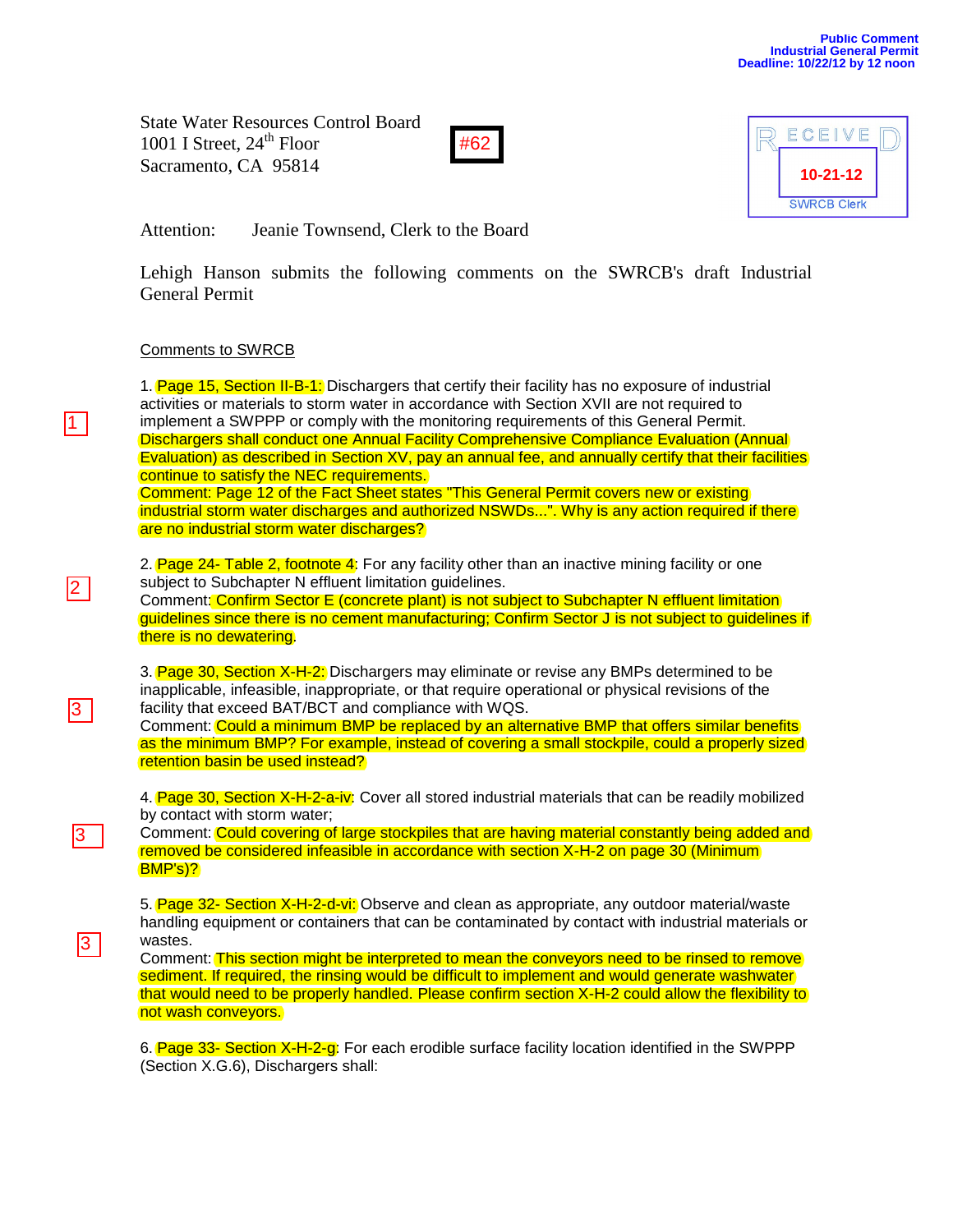| 2               | Comment: Does this section also apply to natural areas within an industrial site that discharges to<br>the sites area of industrial activity? If yes, the measures in this section could be required for large<br>areas, in some cases exceeding 100's of acres.<br>Comment: Does erodible surface facility include stockpiles?                                                                                                                                                                                                                                                                                              |
|-----------------|------------------------------------------------------------------------------------------------------------------------------------------------------------------------------------------------------------------------------------------------------------------------------------------------------------------------------------------------------------------------------------------------------------------------------------------------------------------------------------------------------------------------------------------------------------------------------------------------------------------------------|
| 3               | 7. Page 34- Section X-H-7-a: Volume-based BMPs: Dischargers shall, at a minimum, design<br>volume-based, treatment control BMPs to effectively treat the storm water volume generated from<br>the 85th percentile 24-hour storm event.<br>Comment: Would this standard apply to existing stormwater ponds? If yes, it may not be<br>economically feasible to modify the pond. Please confirm whether section X-H-2 could allow the<br>flexibility to maintain the existing pond.<br>Comment: If a retention pond has capacity less than the 85th percentile 24-hour storm event and                                          |
| $\sqrt{5}$      | past sampling did not exceed any NAL's, then could that pond capacity be maintained?<br>8. Page 36- Section XI-A. Visual Observations<br>Comment: RWQCB should provide forms for observations that meet their requirements and<br>receive public input on these forms.                                                                                                                                                                                                                                                                                                                                                       |
| 6               | 9. Page 39- Section XI-B-5-d: Additional applicable parameters related to 303(d) listed impaired<br>waterbodies.<br>Comment: Is there a master list of the impaired waterbodies?                                                                                                                                                                                                                                                                                                                                                                                                                                             |
| $\vert 4 \vert$ | 10. Page 44- Section XI-C-6-a-i: The Discharger has taken samples in eight (8) consecutive<br>quarters where QSEs occurred that produced a discharge;<br>Comment: A quarter may not be sampled since there was no discharge. Should there be 8<br>consecutive quarters of sampling to qualify for SFR?                                                                                                                                                                                                                                                                                                                       |
| $\vert 4 \vert$ | 11. Page 45- XI-E-b: For Dischargers with facilities subject to category 491 and 443, estimate or<br>calculate the volume of industrial storm water discharges from each drainage area subject to the<br>ELGs and the mass of each regulated pollutant as defined in category 419 and 443 in Subchapter<br>N;<br>Comment: Clarify whether category is 491 or 419.                                                                                                                                                                                                                                                            |
|                 | 12. Page 46- XII-C-1: In the event that sampling results indicate an NAL exceedance, the<br>Discharger's Baseline status immediately and automatically changes to Level 1 status for all<br>parameters exceeded.<br>Comment: Change to "In the event that sampling results indicate an Annual or Instantaneous<br>Maximum NAL exceedance, the Discharger's Baseline status immediately and automatically<br>changes to Level 1 status for all parameters exceeded.                                                                                                                                                           |
| 3               | 13. Page 47, XII-D-2. Level 2 Status<br>Comment: Assume a NAL exceedance is caused by rainfall that exceeded the design storm.<br>BMP's such as a detention basin sized to handle up to the design storm could not adequately<br>treat stormwater and so a NAL value such as TSS was exceeded. Could exceedance of the<br>design storm be a justification for not needing additional BMP's in the Demonstration<br>Technical Report, assuming the NAL exceedance was due to exceedance of the design storm?<br>How would this same situation (exceedance of design storm causes exceedance of NAL) be<br>handled in Level 1? |
| ၓ               | 14. Page 48- XII-E-3-c: A statement that the Discharger has already designed, installed, and<br>implemented operational source control, treatment, and/or structural source control BMPs that<br>are required to reduce or prevent pollutants in industrial storm water discharges in compliance<br>with BAT/BCT.<br>Comment: Who defines what constitutes BAT and BCT?                                                                                                                                                                                                                                                      |
|                 | 15. Page 48, XII-E-3-e: An evaluation of all alternative BMPs needed to meet the applicable NAL;                                                                                                                                                                                                                                                                                                                                                                                                                                                                                                                             |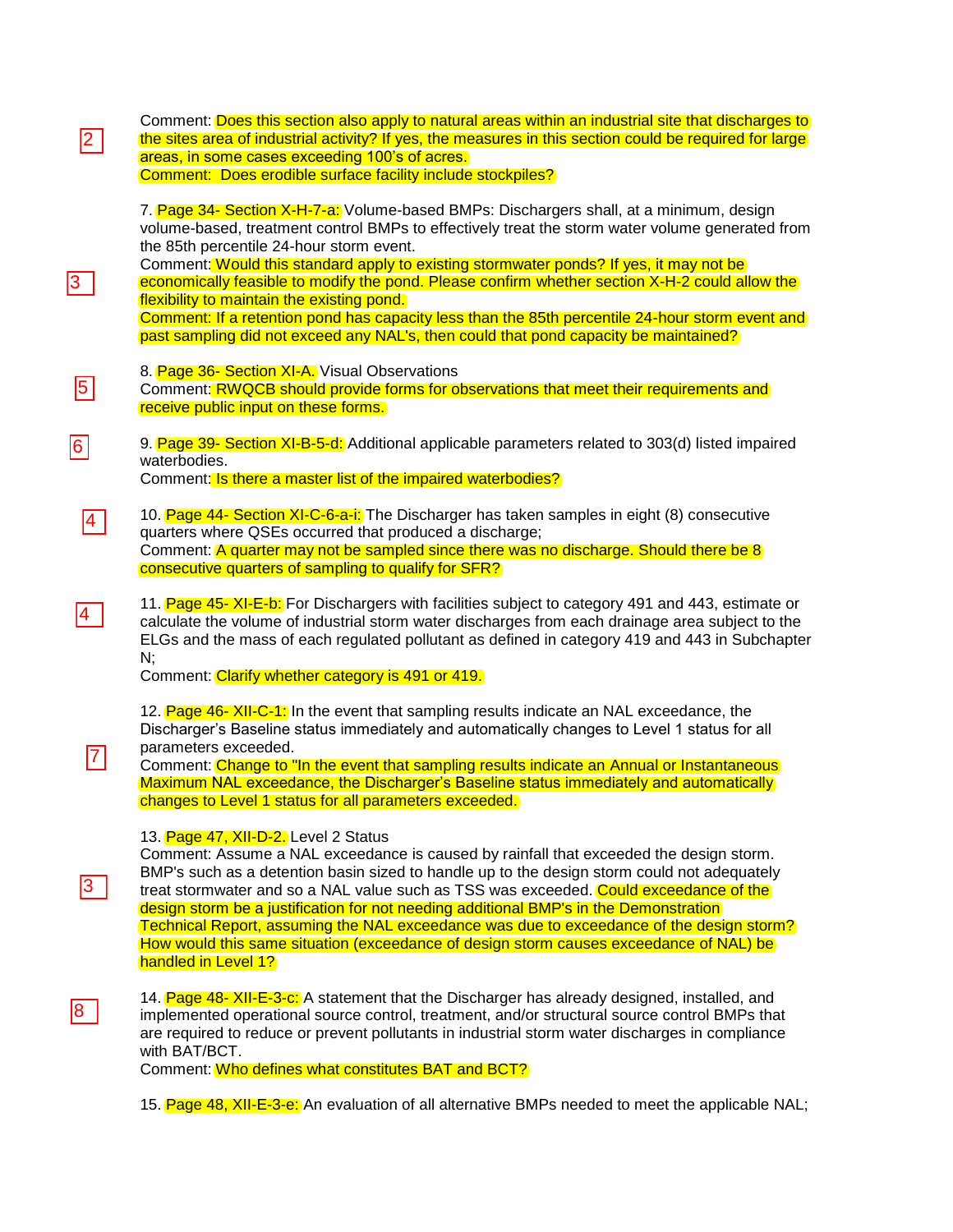| 8  | Comment: Does the BAT/ BCT Compliance Demonstration Technical Report need to<br>demonstrate these alternative BMP's are prohibitively expensive or not cost effective?                                                                                                                                                                                                                                                                                                                                                                                                                                                                                                                                           |
|----|------------------------------------------------------------------------------------------------------------------------------------------------------------------------------------------------------------------------------------------------------------------------------------------------------------------------------------------------------------------------------------------------------------------------------------------------------------------------------------------------------------------------------------------------------------------------------------------------------------------------------------------------------------------------------------------------------------------|
| 8  | 16. Page 49, XII-E-4-b: A statement that the Discharger has determined that the pollutants<br>causing the exceedances are solely attributable to storm water run-on to the facility from adjacent<br>properties or non-industrial portions of the Discharger's property or from aerial deposition;<br>Comment: Does "solely" mean the source of all of a particular pollutant is from run-on, or the run-<br>on causes a pollutant that is below the NAL to exceed the NAL?<br>Example- TSS is measured at a site is measured at 75 mg/l when there is no run-on. When run-<br>on occurs the TSS is measured at 1000 mg/l. Is this exceedance of the Instantaneous Maximum<br>NAL "solely" caused by the run-on? |
| 8  | 17. Page 50, XII-E-5-a: A statement that the Discharger has determined that the exceedance of<br>the NAL is attributable solely to the presence of the pollutant in the natural background;<br>Comment: Does "solely" mean the source of all of a particular pollutant is from natural<br>background, or natural background causes a pollutant that is below the NAL to exceed the NAL?                                                                                                                                                                                                                                                                                                                          |
| 11 | 18. Page 57- XVI-A: The Discharger shall certify and submit via SMARTS an Annual Report no<br>later than July 15th of each reporting year.<br>Comment: The stormwater discharge visual observation form cannot be completed until June 30.<br>This would limit finalization and submittal of reports to a 2 week period, which would be a difficult<br>schedule for QISP's that prepare reports for multiple sites. The July 4 holiday also occurs during<br>this 2 week period. It is requested that the July 15th date be extended to August 1.                                                                                                                                                                |
|    | 19. Fact Sheet, II-A-3-a, page 15: Modify and implement SWPPPs and Monitoring<br>Implementation Programs (MIPs) in compliance with this General Permit no later than July 1,<br>2013;<br>Comment: The 7/1/2013 goal may be difficult to achieve, depending on when the IGP is approved.                                                                                                                                                                                                                                                                                                                                                                                                                          |
| 10 | 20. Fact Sheet, II-H, page 24: Persons taking the training will be provided the knowledge and<br>capacity to successfully develop SWPPPs for multiple facilities and train compliance personnel at<br>each represented facility.<br>Comment: Do the persons conducting sampling and inspections need to be a QISP I, or can they<br>be trained by a QISP II?                                                                                                                                                                                                                                                                                                                                                     |
|    | 21. Page 3, I-B-22: Facilities otherwise subject to this General Permit but for which a valid Notice<br>of Non-Applicability (NONA) and a NONA Technical Report has been certified and submitted via<br>SMARTS by the Discharger's LRP (see Wat. Code, § 13399.30, subd. (a)(2)) are not covered<br>under this General Permit.<br>Comment: Some NONA's were already submitted to a particular RWQCB, but the Board did not<br>prepare a written response to the submittal. How will these NONA's be handled in the new<br>permit?                                                                                                                                                                                |
| 8  | 22. Page 48, XII-E-3: BAT/BCT Compliance Demonstration Technical Report<br>Comment: It is not clear how the evaluation in section XII-E-3-a is used to support the statement<br>in section XII-E-3-c.                                                                                                                                                                                                                                                                                                                                                                                                                                                                                                            |
| 12 | 23. Fact Sheet, I-K-58 page 9: To comply with this General Permit the Discharger shall:<br>electronically self-report any discharge violations via SMARTS<br>Comment: Where in the General Permit are instructions for this self-reporting?                                                                                                                                                                                                                                                                                                                                                                                                                                                                      |
| 8  | 24. Page 48, XII-E-2: This section lists Demonstration Technical Reports as BAT/BCT, Non-<br>Industrial Source, and Natural Background Source.<br>Comment: Can an Industrial Source Pollutant Demonstration Technical Report be prepared if the<br>pollutant(s) causing the exceedances are solely attributable to storm water run-on to the facility<br>from adjacent industrial properties?                                                                                                                                                                                                                                                                                                                    |